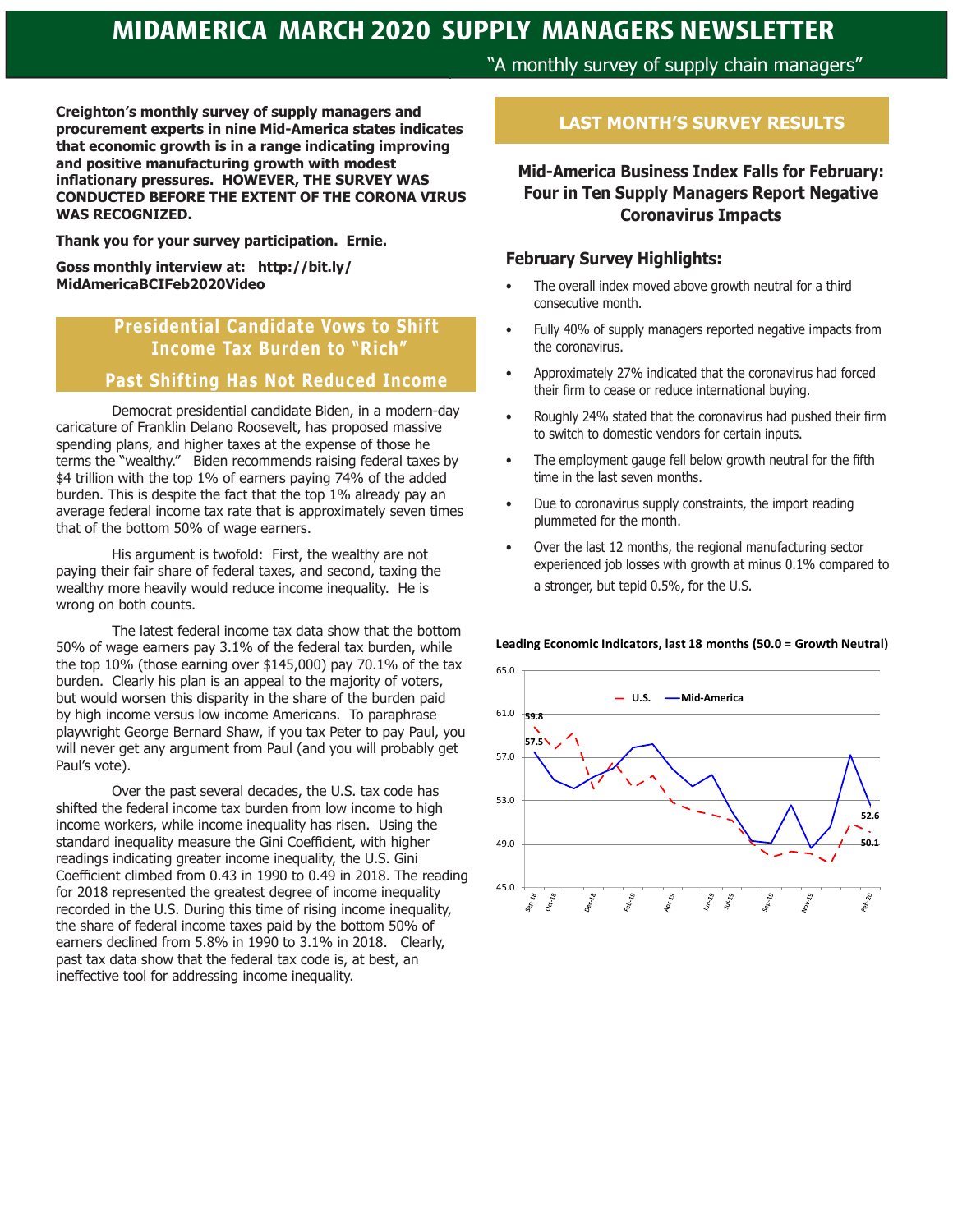### "A monthly survey of supply chain managers"

The February Creighton University Mid-America Business Conditions Index, a leading economic indicator for the ninestate region stretching from Minnesota to Arkansas, sank for the month, but remained above growth neutral.

Overall index: This is the third straight month the overall reading has remained above growth neutral 50.0. The Business Conditions Index, which ranges between 0 and 100, tumbled to 52.8 from January's 57.2, its highest level since March 2019.

This month's softer reading plus the mounting negative impacts from the coronavirus should concern policymakers regarding the strength of the economy. Fully 40% of supply managers reported negative impacts from the coronavirus. The coronavirus forced 27% of firms to cease, or reduce international buying.

Said one supply manager, "Coronavirus has caused us to dual source, but not everything is domestic/and China. Most are India and China."

Another supply chain manager indicated that, "(My firm is) seeing some lead times push out for electronic components due to COVID-19. Most issues stem from production and logistics constraints in the Shezhen province & Hong Kong."

**Employment:** The February employment index declined to 46.4 from January's 53.8. For February, trade constraints, the lack of available workers and the coronavirus produced job losses for the manufacturing sector of the regional economy.

Over the past 12 months, due the shortage of workers, regional manufacturing job growth was minus 0.1% compared to much stronger 0.5% for U.S. manufacturing job gains. The shortage of workers did, however, as expected, serve to push average hourly wage growth up by 4.5% compared to a lower 2.9% for the U.S. manufacturing sector over the same 12-month period.

**Wholesale Prices:** The wholesale inflation gauge for the month indicated only modest wholesale inflationary pressures with a wholesale price index of 61.3 which was up from 58.8 in January.

As detailed by one supply manager, "An unusual juxtaposition ¬– anticipating significant growth alongside of soft commodity prices.

**Confidence:** Looking ahead six months, economic optimism, as captured by the February Business Confidence Index, slumped to 51.4 from January's 58.8.

The emergence of the coronavirus offsets the positive confidence impact of the recent passage of the U.S. Canada, Mexico trade agreement (USMCA) and Phase I of the trade agreement with China.

Reported one supply manager, "We consider coronavirus as a short-term issue, not impacting long term buy decisions, only impacting short term buy decisions."

**Inventories:** Companies reduced inventories of raw materials and supplies for the month with an inventory index of 48.7, down from last month's 58.4.

According to one supply manager "It is too early for us to know yet what impact the Coronavirus will have on our business as our inventory is high on Chinese product due to standard buying practices before CNY (the Chinese New Year)."

**Trade:** The regional trade numbers were mixed with new export orders increasing to a tepid solid 58.0 from January's 52.1. On the other hand, the evolving coronavirus reduced Asian buying by supply mangers as the import index fell to 40.4 from January's 46.3.

Approximately 24% said that the coronavirus had pushed their firm to switch to domestic vendors for certain inputs. One in five supply managers reported that the coronavirus has forced their firm to rethink its sources of supplies and raw materials.

**Other survey components: Other components of the** February Business Conditions Index were new orders at 62.9, up from January's 62.1; the production or sales index sank to 53.7 from January's 57.9; and speed of deliveries of raw materials and supplies index at 52.5 declined from last month's 53.8.

The Creighton Economic Forecasting Group has conducted the monthly survey of supply managers in nine states since 1994 to produce leading economic indicators of the Mid-America economy. States included in the survey are Arkansas, Iowa, Kansas, Minnesota, Missouri, Nebraska, North Dakota, Oklahoma and South Dakota.

The forecasting group's overall index, referred to as the Business Conditions Index, ranges between 0 and 100. An index greater than 50 indicates an expansionary economy over the course of the next three to six months.

The Business Conditions Index is a mathematical average of indices for new orders, production or sales, employment, inventories and delivery lead time. This is the same methodology, used since 1931 by the Institute for Supply Management (ISM), formerly the National Association of Purchasing Management. The Mid-America report is produced independently of the national ISM.

### **MID-AMERICA STATES**

**ARKANSAS:** The February Business Conditions Index for Arkansas sank to 52.7 from January's 59.0. Components of the index from the monthly survey of supply managers were new orders at 58.9, production or sales at 52.1, delivery lead time at 53.5, inventories at 51.5, and employment at 47.7. Over the last 12 months, Arkansas manufacturing employment growth ranked number one in the nine-state region expanding by 1.2%, while state manufacturing wage growth ranked number five in the region, growing by 4.6%.

**IOWA:** Iowa's overall Business Conditions Index has climbed above the growth-neutral threshold for the last three months with a February reading of 53.1, down from 55.7 in January. Components of the overall index from the monthly survey of supply managers were new orders at 59.9, production or sales at 54.0, delivery lead time at 52.3, employment at 51.3, and inventories at 48.1. Over the last 12 months, Iowa manufacturing employment growth ranked number four in the nine-state region expanding by 0.2%, while state manufacturing wage growth ranked number nine in the region, growing by 2.9%.

**KANSAS:** The Kansas Business Conditions Index for February declined to 54.7 from January's 58.4. Components of the leading economic indicator from the monthly survey of supply managers were new orders at 66.4, production or sales at 52.7, delivery lead time at 53.1, employment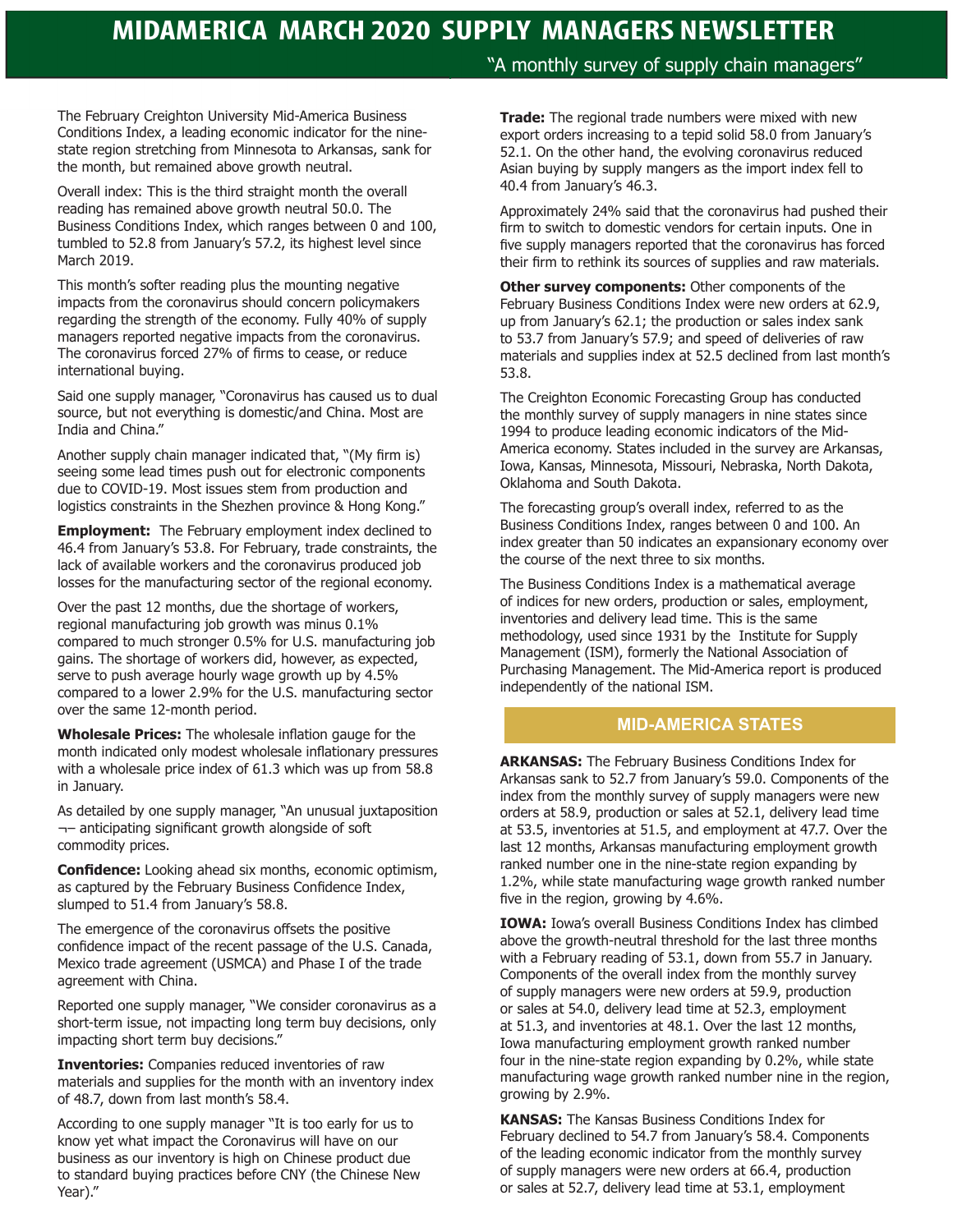at 51.1, and inventories at 50.3. Over the last 12 months, Kansas manufacturing employment growth ranked number five in the nine-state region expanding by 0.19%, while state manufacturing wage growth ranked number four in the region, growing by 5.5%.

**MINNESOTA:** The February Business Conditions Index for Minnesota sank to 53.3 from January's 57.9. Components of the overall February index from the monthly survey of supply managers were new orders at 64.9, production or sales at 53.1, delivery lead time at 52.8, inventories at 49.6, and employment at 46.1. Over the last 12 months, Minnesota manufacturing employment growth ranked number eight in the nine-state region contracting by minus 0.5%, while state manufacturing wage growth ranked number two in the region growing by 6.3%.

**MISSOURI:** The February Business Conditions Index for Missouri slumped to 51.1 from January's 56.2. Components of the overall index from the survey of supply managers were new orders at 60.0, production or sales at 54.4, delivery lead time at 52.0, inventories at 43.3, and employment at 45.7. Over the last 12 months, Missouri manufacturing employment growth ranked number six in the nine-state region expanding by 0.1%, while state manufacturing wage growth ranked number seven in the region, growing by 3.2%.

**NEBRASKA:** After falling below growth neutral in November, Nebraska's Business Conditions Index has now been above the threshold for three consecutive months. The state's overall index for February tumbled to 54.7 from 58.8 in January. Components of the index from the monthly survey of supply managers were new orders at 68.8, production or sales at 52.1, delivery lead time at 51.4, inventories at 53.5, and employment at 47.7. Over the last 12 months, Nebraska manufacturing employment growth ranked number three in the nine-state region expanding by 0.8%, while state manufacturing wage growth ranked number three in the region, growing by 5.5%.

**NORTH DAKOTA:** The February Business Conditions Index for North Dakota expanded to 52.7 from 52.0 in January. Components of the overall index were new orders at 53.4, production or sales at 63.8, delivery lead time at 52.7, employment at 44.4, and inventories at 49.1. Over the last 12 months, North Dakota manufacturing employment growth ranked number seven in the nine-state region with no job gains over the period, while state manufacturing wage growth ranked number eight in the region, growing by 3.1%.

**OKLAHOMA:** The February Business Conditions Index for North Dakota expanded to 52.7 from 52.0 in January. Components of the overall index were new orders at 53.4, production or sales at 63.8, delivery lead time at 52.7, employment at 44.4, and inventories at 49.1. Over the last 12 months, North Dakota manufacturing employment growth ranked number seven in the nine-state region with no job gains over the period, while state manufacturing wage growth ranked number eight in the region, growing by 3.1%.

**SOUTH DAKOTA:** The February Business Conditions Index for South Dakota slid to 54.1 from January's regional high 59.3. Components of the overall index from the February survey of supply managers in the state were new orders at 69.0, production or sales at 52.1, delivery lead time at 50.1, inventories at 47.7, and employment at 51.6. Over the last 12 months, South Dakota manufacturing employment growth

### "A monthly survey of supply chain managers"

ranked number two in the nine-state region expanding by 0.81%, while state manufacturing wage growth ranked number one in the region, growing by 9.1%.

Survey results for February will be released on the first business day, April 1.

## THE BULLISH NEWS

- **• Both Creighton's and the U.S.'s Purchasing Management Indices (PMI) for February were positive, but were taken before recognition of the potential impact of the coronavirus in the U.S.**
- The U.S. economy added a much stronger than expected 273,000 jobs in February as hourly wages ticked up an ok 3.0% over the past 12 months. This is likely to be the last solid reading until Q3 of this year.

### THE BEARISH NEWS

- **• The Case-Shiller U.S. Home Price covering all nine U.S. census divisions, for 2019 expanded by 3.5%, its slowest pace since 2012.**
- In Creighton's February survey of manufacturers in 9 Mid-American states, fully 40% of supply managers reported negative impacts from the coronavirus. Approximately 27% indicated that the coronavirus had forced their firm to cease or reduce international buying. Roughly 24% stated that the coronavirus had pushed their firm to switch to domestic vendors for certain inputs.
- Creighton's Mid-American employment gauge fell below growth neutral for the fifth time in the last seven months.
- As a measure of soaring risks in the U.S. economy from the coronavirus, the yield on the 10-year U.S. Treasury bond sank to record lows in March.

### **WHAT TO WATCH**

- ISM and Creighton's PMIs for March. On April 1, the Institute for Supply Management and Creighton University release their surveys of supply managers in the U.S. and Mid-America, respectively. This is an early reading of manufacturing growth. This will be one of the first indicators of the impact of the coronavirus.
- BLS's jobs report. On April 3, the BLS will report job gains and the hourly wage value for March. This will be the first snapshot of the employment impact of the coronavirus.
- Yield on 10-Year U.S. Treasury bond. Find instantaneously, at https://finance.yahoo.com. Watch for this yield to rise back above 1.5% to signal coronavirus impacts waning. Right now, that yield is pointing to soaring risks, and a U.S. recession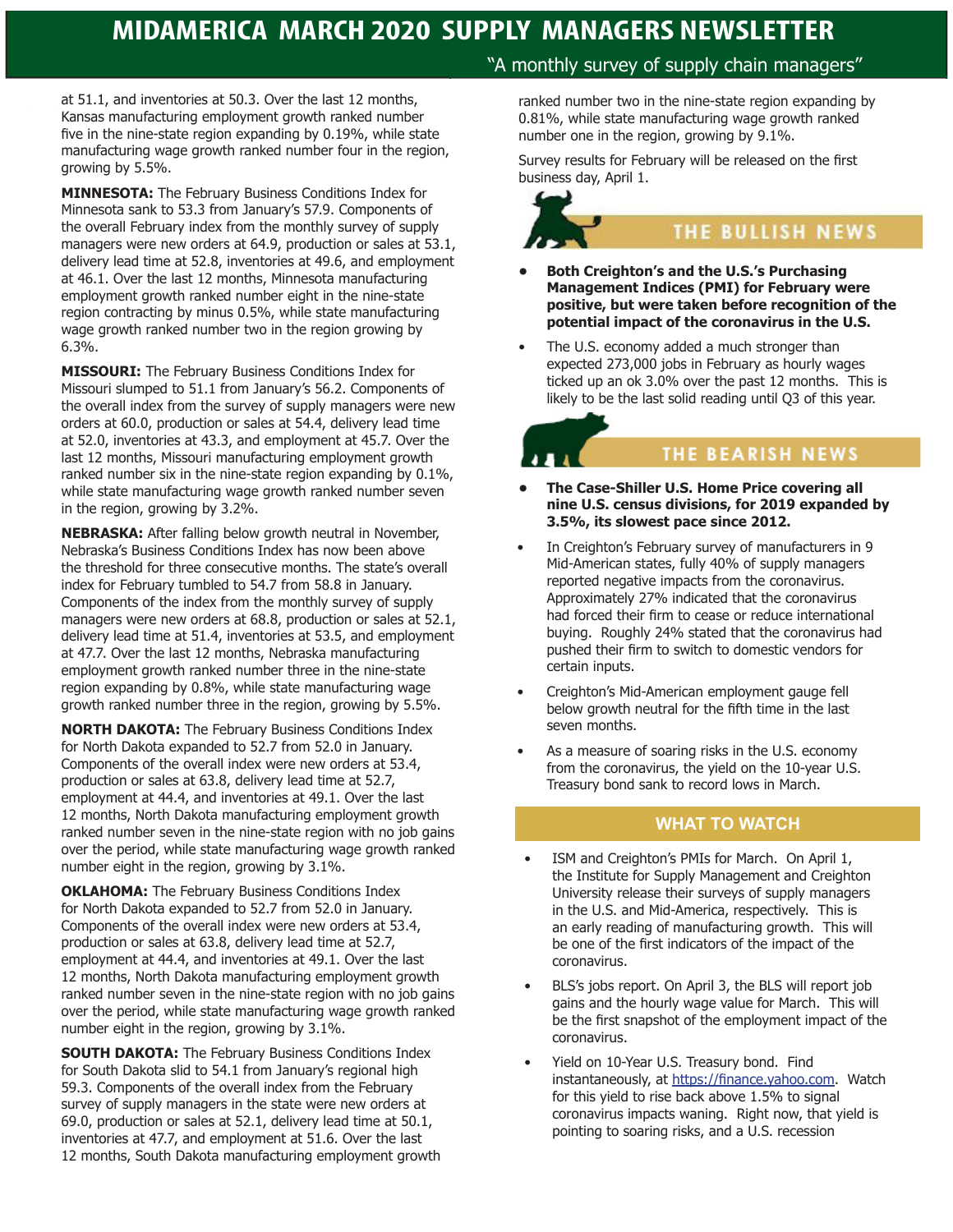"A monthly survey of supply chain managers"

### **STATISTIC OF THE MONTH**

**1/2%.** On March 9, as fears of the economic impact of the coronavirus skyrocketed, the yield (interest rate) on the 10-year U.S. Treasury bond plummeted to one-half of one percentage point as investors sought the safety of U.S. government bonds. That is, investors were so scared they were willing to accept an inflation-adjusted rate of return of minus 1.5% rather than invest in U.S. stocks.

### **GOSS EGGS (Recent Dumb Economic Moves)**

In December 2018, the U.S. Federal Reserve raised shortterm interest rates to a range between 2.25% and 2.50%. Recognizing their mistake, the rate setting committee of the Fed (the FOMC) has since reduced rates by 2.25%.

### **SUPPLY MANAGER CAREERS**

Staff Purchaser, Burns & McDonnell, Kansas City, MO. The Staff Purchaser performs purchasing responsibilities throughout the project life cycle which includes ordering materials, supplies, equipment, and the follow through with vendors on shipment and delivery. \*Prepare procurement documents and agreements. Perform commercial bid evaluations of supplier proposals and coordinate technical evaluations and recommendations to procurement manager and senior purchaser.\*Prepare purchase order documents and enter purchase order information into online purchasing application. **Qualifications:** \*Bachelor's degree in Business, Supply Chain Management, Construction, Law or related field. Applicable experience may be substituted for the degree requirement. \*A minimum of 3 years direct purchasing experience. \*Project purchasing experience preferred. \*C.P.M. or CPSM certification preferred. \*Excellent written and verbal communication skills. **https://tinyurl.com/ wuug5yc**

### **Supply Manager Reading Room**

**"Managing Coronavirus's Economic Fallout - Demand AND Supply Side Measures," Robert Hockett.** "The temporary 'social distancing' measures that our national Coronavirus response requires will disrupt productive activity and, with it, both the supply and the demand sides of our macro-economy in mutually complementary ways. It will accordingly be crucial, both as a matter of justice and solidarity, and as a matter of limiting long-term damage to our physical health and economic wellbeing, to address both sides in tandem at once. In this light it is critical that the following measures, beginning on the demand side and proceeding to the supply side, be taken with all deliberate speed. Further measures will surely be called for in future over the medium- and longer-term. But first things first..." **https://tinyurl.com/yxylpmj5**

### **The Outlook**

**OECD Outlook. "CORONAVIRUS: THE WORLD ECONOMY AT RISK."** "The coronavirus (COVID-19) outbreak has already brought considerable human suffering and major economic disruption. Output contractions in China are being felt around the world, reflecting the key and rising role China has in global supply chains, travel and commodity markets. Subsequent outbreaks in other economies are having similar effects, albeit on a smaller scale. Growth prospects remain highly uncertain.

• On the assumption that the epidemic peaks in China in the first quarter of 2020 and outbreaks in other countries prove mild and contained, global growth could be lowered by around ½ percentage point this year relative to that expected in the November 2019 Economic Outlook.

• Accordingly, annual global GDP growth is projected to drop to 2.4% in 2020 as a whole, from an already weak 2.9% in 2019, with growth possibly even being negative in the first quarter of 2020.

. • A longer lasting and more intensive coronavirus outbreak, spreading widely throughout the Asia-Pacific region, Europe and North America, would weaken prospects considerably. In this event, global growth could drop to 1½ per cent in 2020, half the rate projected prior to the virus outbreak."

**Goss (March 2020): ):** I expect \*\*Annualized GDP growth to be negative for Q1, and Q2 of 2020. \*\*\*The U.S. economy to stabilize in Q3, 2020, but growth to remain weak until the first half of 2021. \*\*The annualized Consumer Price Index to move below 1% in the first half of 2020.

### **FOLLOW ERNIE**

**Follow Goss on Twitter at http://twitter.com/erniegoss**

**For historical data and forecasts visit our website at: http://business.creighton.edu/organizationsprograms/economic-outlook**